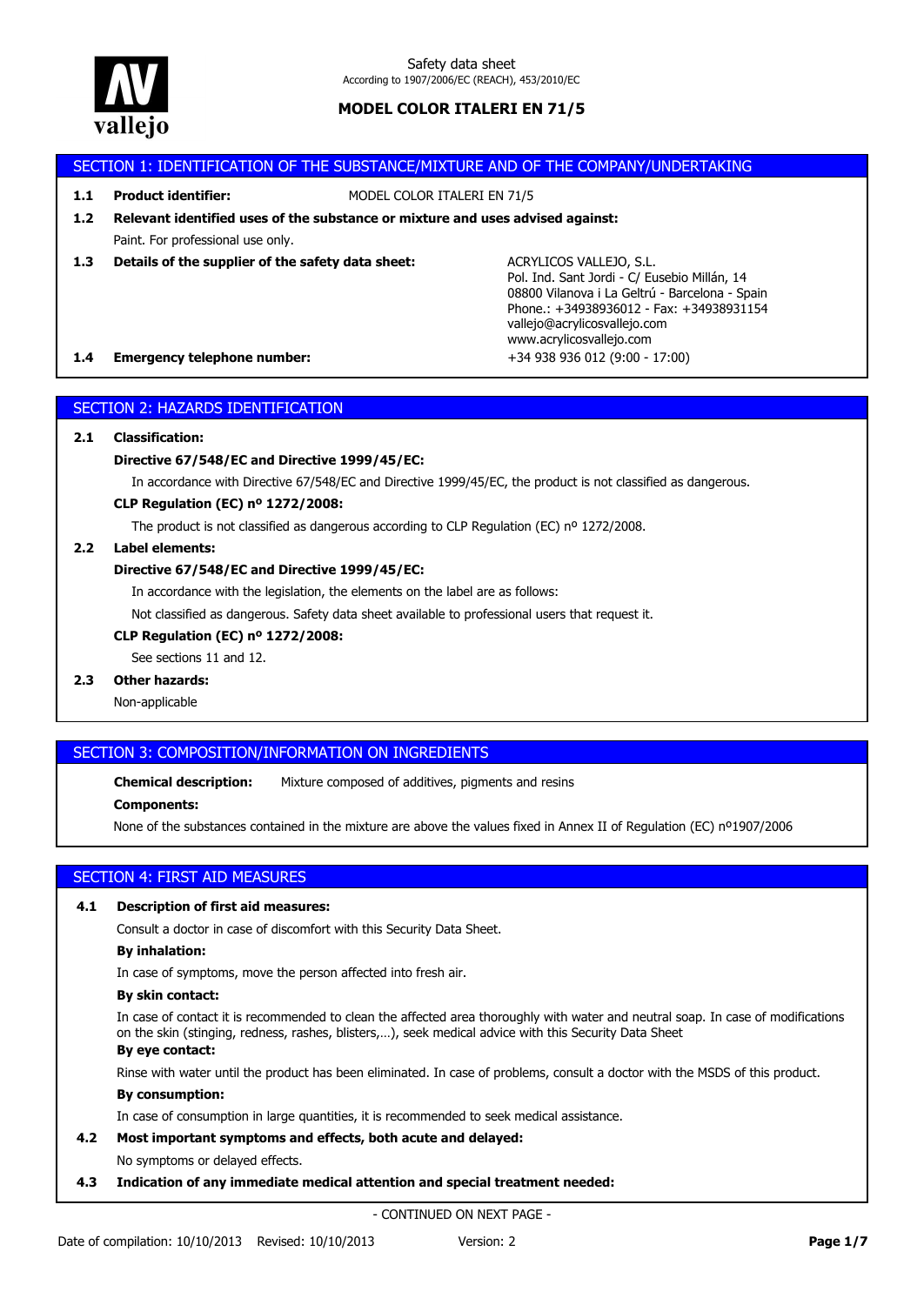

# **SECTION 4: FIRST AID MEASURES (continue)**

#### Non-applicable

## SECTION 5: FIREFIGHTING MEASURES

#### **5.1 Extinguishing media:**

Product is non-flammable, low risk of fire by the inflammability characteristics of the product in normal conditions of storage, manipulation and use. In the case of the existence of sustained combustion as a result of improper manipulation, storage or use any type of extinguishing agent can be used (ABC Powder, water,...)

#### **5.2 Special hazards arising from the substance or mixture:**

Due to its non-flammable nature, the product does not present a fire risk under normal conditions of storage, manipulation and use.

#### **5.3 Advice for firefighters:**

Have available a minimum of emergency facilities or equipment (fire blankets, portable first aid kit,...) in accordance with Directive 89/654/EC.

## **Additional provisions:**

Act in accordance with the Internal Emergency Plan and the Information Sheets on actions to take after an accident or other emergencies.

# SECTION 6: ACCIDENTAL RELEASE MEASURES

## **6.1 Personal precautions, protective equipment and emergency procedures:**

Isolate leaks provided that there is no additional risk for the people performing this task.

#### **6.2 Environmental precautions:**

Product not classified as dangerous for the environment. It is not necessary to take special measures to contain the product.

#### **6.3 Methods and material for containment and cleaning up:**

It is recommended:

Absorb the spillage using sand or inert absorbent and move it to a safe place. Do not absorb in sawdust or other combustible absorbents. For any concern related to disposal consult section 13.

## **6.4 Reference to other sections:**

See sections 8 and 13.

# SECTION 7: HANDLING AND STORAGE

#### **7.1 Precautions for safe handling:**

#### A.- Precautions for safe manipulation

Comply with the current legislation concerning the prevention of industrial risks with regards manually handling weights. Maintain order, cleanliness and destroy using safe methods (section 6).

B.- Technical recommendations for the prevention of fires and explosions

It is recommended to transfer at a slow speed to avoid the creation of electrostatic charges that could affect flammable products. Consult section 10 for conditions and materials that should be avoided.

C.- Technical recommendations to prevent ergonomic and toxicological risks

Do not eat or drink during the process, washing hands afterwards with suitable cleaning products.

D.- Technical recommendations to prevent environmental risks

It is not necessary to take special measures to prevent environmental risks. For more infomation see epigraph 6.2

## **7.2 Conditions for safe storage, including any incompatibilities:**

## A.- Technical measures for storage

| Minimum Temp.: | 5 OC      |
|----------------|-----------|
| Maximun Temp.: | 30 °C     |
| Maximum time:  | 60 Months |
|                |           |

B.- General conditions for storage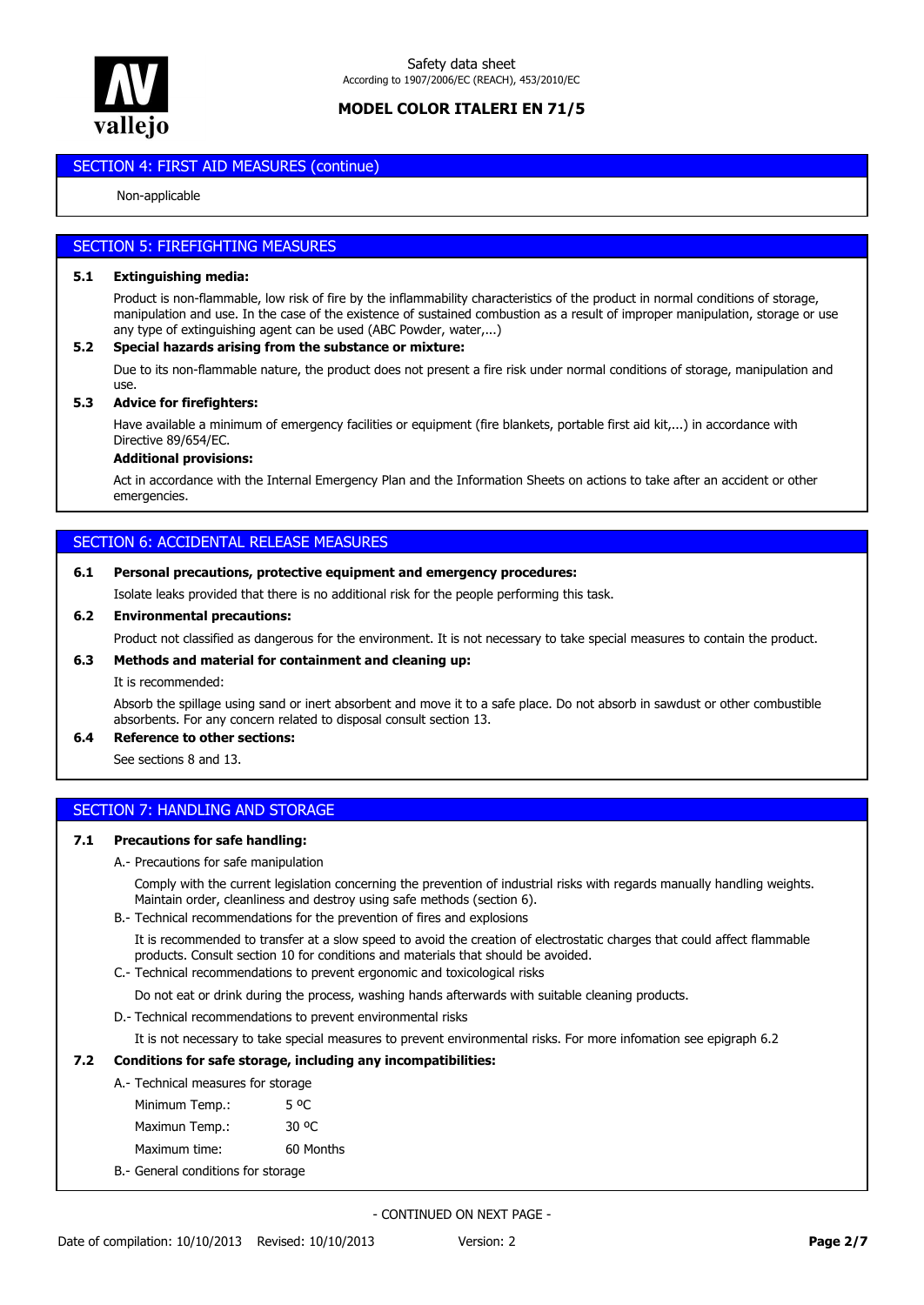

# SECTION 7<mark>: HANDLING AND STORAGE (continue)</mark>

Avoid sources of heat, radiation, static electricity and contact with food

# **7.3 Specific end use(s):**

Except for the instructions already specified it is not necessary to provide any special recommendation regarding the uses of this product.

# SECTION 8: EXPOSURE CONTROLS/PERSONAL PROTECTION

#### **8.1 Control parameters:**

Substances whose occupational exposure limits have to be monitored in the work environment

There are no environmental limits for the substances contained in the product

#### **DNEL (Workers):**

Non-applicable

#### **DNEL (Population):**

Non-applicable

**PNEC:**

# Non-applicable

## **8.2 Exposure controls:**

A.- General security and hygiene measures in the work place

As a preventative measure it is recommended to use basic individual protection equipment, with the corresponding "CE marking" in accordance with Directive 89/686/EC. For more information on individual protection equipment (storage, use, cleaning, maintenance, class of protection,…) consult the information leaflet provided by the manufacturer. For more infomation see epigraph 7.1.

B.- Respiratory protection

The use of protection equipment will be necessary if a mist forms or if the professional exposure limits are exceeded.

C.- Specific protection for the hands

| LRP Pictogram                                   | <b>PPE</b>                 | Labelling | <b>CEN Standard</b>                                           | <b>Remarks</b>                                   |
|-------------------------------------------------|----------------------------|-----------|---------------------------------------------------------------|--------------------------------------------------|
| $m_{\tilde{z}}$<br>Mandatory hand<br>protection | Chemical protective gloves | CAT       | EN 374-1:2003<br>EN 374-3:2003/AC:2006<br>EN 420:2003+A1:2009 | Replace the gloves at any sign of deterioration. |

D.- Ocular and facial protection

| LRP Pictogram                                                           | <b>PPE</b>                                 | Labelling | <b>CEN Standard</b>                                                      | <b>Remarks</b>                                                                          |
|-------------------------------------------------------------------------|--------------------------------------------|-----------|--------------------------------------------------------------------------|-----------------------------------------------------------------------------------------|
| $\rightarrow$<br>$\bigcirc \mathcal{O}$<br>Mandatory face<br>protection | Panoramic glasses against<br>liquid splash | CAT I     | EN 166:2001<br>EN 172:1994/A1:2000<br>EN 172:1994/A2:2001<br>EN 165:2005 | Clean daily and disinfect periodically according to<br>the manufacturer's instructions. |

E.- Bodily protection

| LRP Pictogram | <b>PPE</b>           | Labelling     | <b>CEN Standard</b>                            | Remarks                    |
|---------------|----------------------|---------------|------------------------------------------------|----------------------------|
|               | Work clothing        | <b>CAT I</b>  | EN 340:2003                                    | For professional use only. |
|               | Anti-slip work shoes | <b>CAT II</b> | EN ISO 20347:2004/A1:2007<br>EN ISO 20344:2011 | None                       |

It is not necessary to take additional emergency measures.

#### **Environmental exposure controls:**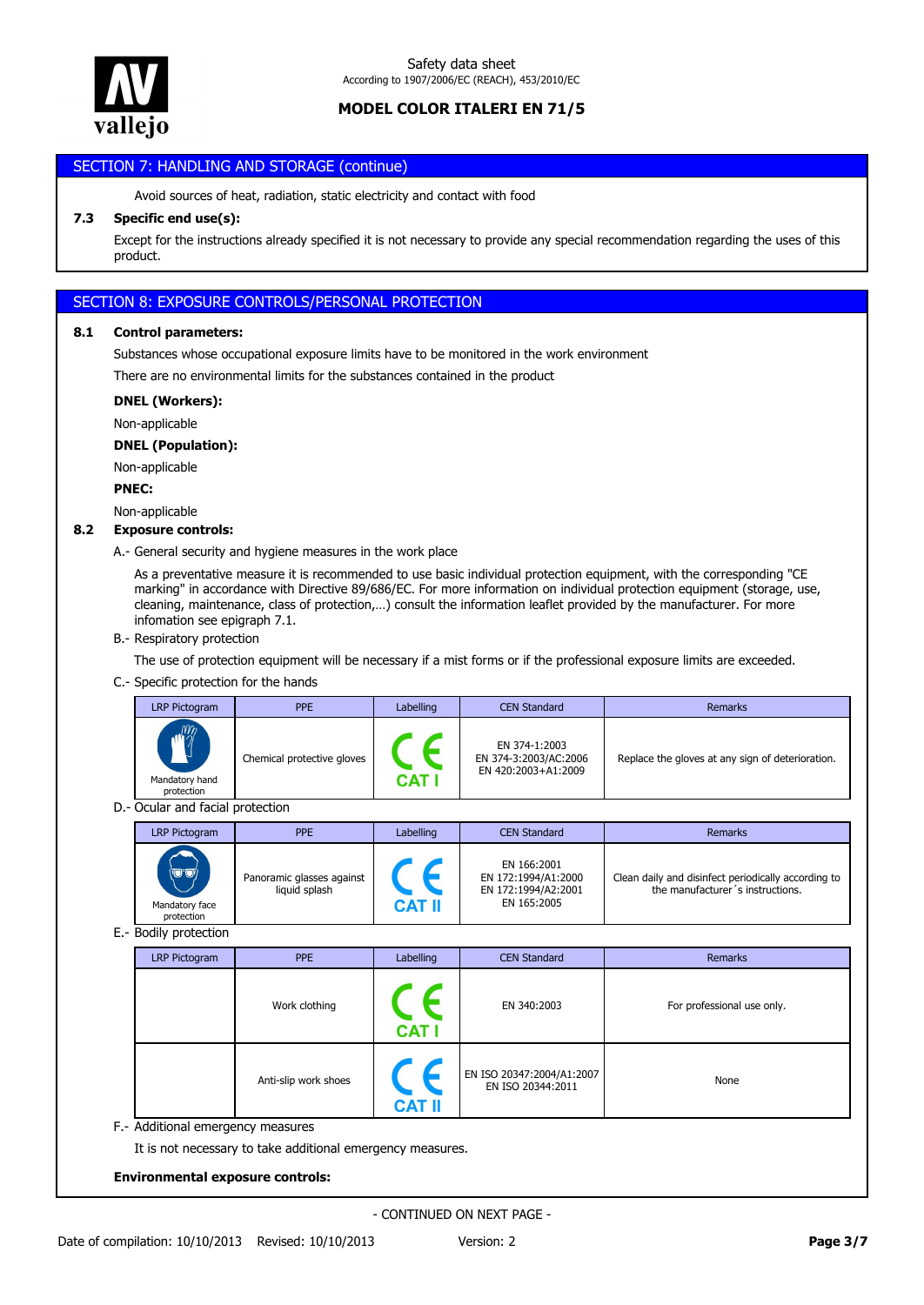

# SECTION 8: EXPOSURE CONTROLS/PERSONAL PROTECTION (continue) **Environmental exposure controls:**

This product does not contain substances dangerous to the environment, although it is recommended not to spill it. For additional information see epigraph 7.1.D

# SECTION 9: PHYSICAL AND CHEMICAL PROPERTIES

| 9.1 | Information on basic physical and chemical properties: |                |                                                                                                    |  |  |
|-----|--------------------------------------------------------|----------------|----------------------------------------------------------------------------------------------------|--|--|
|     | For complete information see the product datasheet.    |                |                                                                                                    |  |  |
|     | <b>Apperance:</b>                                      |                |                                                                                                    |  |  |
|     | Physical state at 20 °C:                               | Liquid         |                                                                                                    |  |  |
|     | Apperance:                                             | Characteristic |                                                                                                    |  |  |
|     | Color:                                                 | Characteristic |                                                                                                    |  |  |
|     | Odor:                                                  | Characteristic |                                                                                                    |  |  |
|     | <b>Volatility:</b>                                     |                |                                                                                                    |  |  |
|     | Boiling point at atmospheric pressure:                 |                | 111 °C                                                                                             |  |  |
|     | Vapour pressure at 20 °C:                              |                | 2225 Pa                                                                                            |  |  |
|     | Vapour pressure at 50 °C:                              |                | 11728 Pa (12 kPa)                                                                                  |  |  |
|     | Evaporation rate at 20 °C:                             |                | Non-applicable *                                                                                   |  |  |
|     | <b>Product description:</b>                            |                |                                                                                                    |  |  |
|     | Density at 20 °C:                                      |                | 1544 kg/m <sup>3</sup>                                                                             |  |  |
|     | Relative density at 20 °C:                             |                | 1,544                                                                                              |  |  |
|     | Dynamic viscosity at 20 °C:                            |                | 2800 cP                                                                                            |  |  |
|     | Kinematic viscosity at 20 °C:                          |                | Non-applicable *                                                                                   |  |  |
|     | Kinematic viscosity at 40 °C:                          |                | Non-applicable *                                                                                   |  |  |
|     | Concentration:                                         |                | Non-applicable *                                                                                   |  |  |
|     | pH:                                                    |                | $7,8 - 8,2$                                                                                        |  |  |
|     | Vapour density at 20 °C:                               |                | Non-applicable *                                                                                   |  |  |
|     | Partition coefficient n-octanol/water 20 °C:           |                | Non-applicable *                                                                                   |  |  |
|     | Solubility in water at 20 °C:                          |                | 100 kg/m <sup>3</sup>                                                                              |  |  |
|     | Solubility property:                                   |                | Non-applicable *                                                                                   |  |  |
|     | Decomposition temperature:                             |                | Non-applicable *                                                                                   |  |  |
|     | <b>Flammability:</b>                                   |                |                                                                                                    |  |  |
|     | Flash Point:                                           |                | Non Flammable (>60 °C)                                                                             |  |  |
|     | Autoignition temperature:                              |                | 204 °C                                                                                             |  |  |
|     | Lower flammability limit:                              |                | Non-applicable *                                                                                   |  |  |
|     | Upper flammability limit:                              |                | Non-applicable *                                                                                   |  |  |
| 9.2 | <b>Other information:</b>                              |                |                                                                                                    |  |  |
|     | Surface tension at 20 °C:                              |                | Non-applicable *                                                                                   |  |  |
|     | Refraction index:                                      |                | Non-applicable *                                                                                   |  |  |
|     |                                                        |                | *Not relevant due to the nature of the product, not providing information property of its hazards. |  |  |

|  | SECTION 10: STABILITY AND REACTIVITY |
|--|--------------------------------------|
|  |                                      |

# **10.1 Reactivity:**

No hazardous reactions are expected if the following technical instructions storage of chemicals. See section 7.

**10.2 Chemical stability:**

Chemically stable under the conditions of storage, handling and use.

**10.3 Possibility of hazardous reactions:**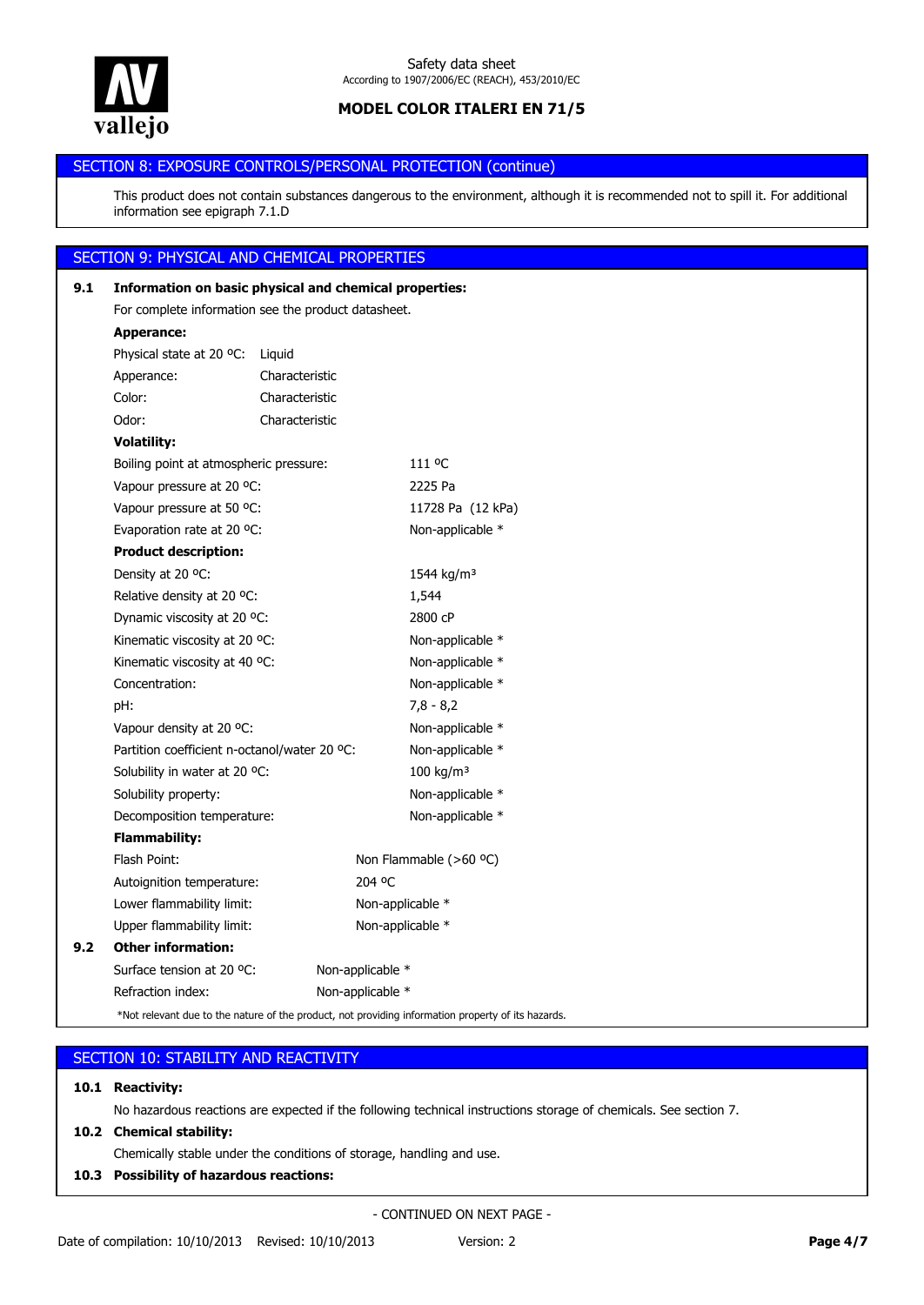

# SECTION 10: STABILITY AND REACTIVITY (continue)

Under the conditions no hazardous reactions are expected to produce a pressure or excessive temperatures.

# **10.4 Conditions to avoid:**

Applicable for handling and storage at room temperature:

| Shock and friction | . with air<br>Contact | Increase in temperature | Sunlight             | Humidity       |
|--------------------|-----------------------|-------------------------|----------------------|----------------|
| Not applicable     | Not<br>applicable     | Not applicable          | Not<br>t applicable. | Not applicable |
|                    |                       |                         |                      |                |

#### **10.5 Incompatible materials:**

| Acids          | Water               | Combustive materials | nbustible materials<br>Com | <b>Others</b>                  |
|----------------|---------------------|----------------------|----------------------------|--------------------------------|
| Not applicable | : applicable<br>Not | Not<br>: applicable  | Not applicable             | applicable <sup>.</sup><br>Not |

#### **10.6 Hazardous decomposition products:**

See epigraph 10.3, 10.4 and 10.5 to find out the specific decomposition products. Depending on the decomposition conditions, complex mixtures of chemical substances can be released: carbon dioxide (CO2), carbon monoxide and other organic compounds.

# SECTION 11: TOXICOLOGICAL INFORMATION

#### **11.1 Information on toxicological effects:**

LD50 oral > 2000 mg/kg (rat)

## **Dangerous health implications:**

A.- Ingestion: In case of exposure that is repetitive, prolonged or at concentrations higher than recommended by the occupational exposure limits, it may result in adverse effects on health depending on the means of exposure:

Based on available data, the classification criteria are not met

B- Inhalation:

Based on available data, the classification criteria are not met

C- Contact with the skin and the eyes:

Based on available data, the classification criteria are not met

D- CMR effects (carcinogenicity, mutagenicity and toxicity to reproduction):

Based on available data, the classification criteria are not met

E- Sensitizing effects:

Based on available data, the classification criteria are not met

- Based on available data, the classification criteria are not met F- Specific target organ toxicity (STOT)-time exposure:
- Based on available data, the classification criteria are not met G- Specific target organ toxicity (STOT)-repeated exposure:
- Based on available data, the classification criteria are not met H- Aspiration hazard:

## **Other information:**

Non-applicable

## **Specific toxicology information on the substances:**

Not available

# SECTION 12: ECOLOGICAL INFORMATION

The experimental information related to the ecotoxicological properties of the mixture itself is not available

## **12.1 Toxicity:**

Not available

**12.2 Persistence and degradability:**

Not available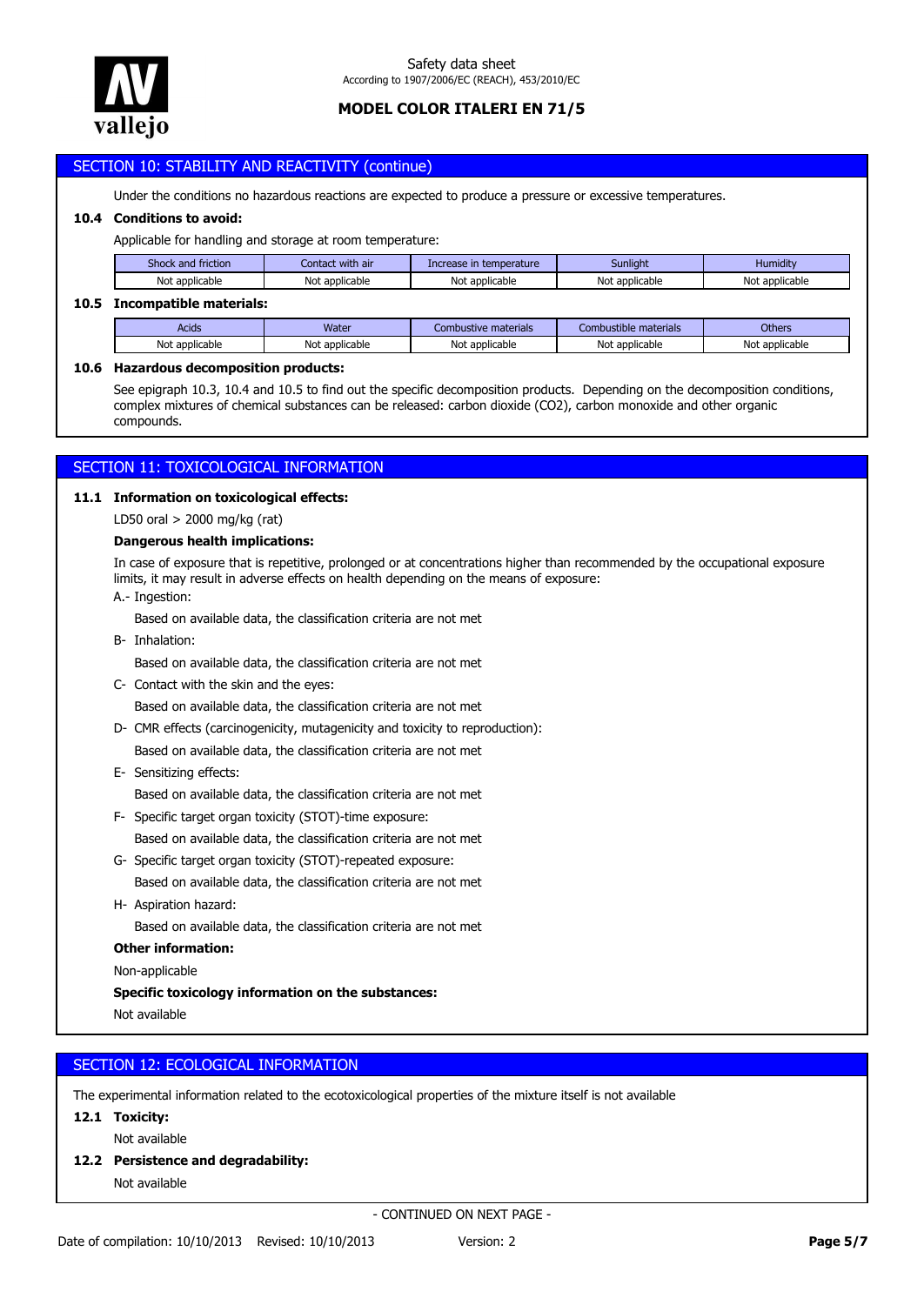

## SECTION 12: ECOLOGICAL INFORMATION (continue)

## **12.3 Bioaccumulative potential:**

Not available

Not available **12.4 Mobility in soil:**

# Non-applicable **12.5 Results of PBT and vPvB assessment:**

## **12.6 Other adverse effects:**

Not described

# SECTION 13: DISPOSAL CONSIDERATIONS

#### **13.1 Waste treatment methods:**

| Code     | <b>Description</b>                                             | Waste class (Directive 2008/98/EC) |  |  |  |
|----------|----------------------------------------------------------------|------------------------------------|--|--|--|
| 08 01 12 | Waste paint and varnish other than those mentioned in 08 01 11 | Non dangerous                      |  |  |  |
|          |                                                                |                                    |  |  |  |

## **Waste management (disposal and evaluation):**

Consult the authorized waste service manager on the assessment and disposal operations in accordance with Annex 1 and Annex 2 (Directive 2008/98/EC). As under 15 01 (2000/532/EC) of the code and in case the container has been in direct contact with the product, it will be processed the same way as the actual product. Otherwise, it will be processed as non-dangerous residue. We do not recommended disposal down the drain. See paragraph 6.2.

## **Regulations related to waste management:**

In accordance with Annex II of Regulation (EC) nº1907/2006 (REACH) the community or state provisions related to waste management are stated

Community legislation: Directive 2008/98/EC, 2000/532/EC: Commission Decision of 3 May 2000

# SECTION 14: TRANSPORT INFORMATION

This product is not regulated for transport (ADR/RID,IMDG,IATA)

## SECTION 15: REGULATORY INFORMATION

## **15.1 Safety, health and environmental regulations/legislation specific for the substance or mixture:**

Candidate substances for authorisation under the Regulation (EC) 1907/2006 (REACH): Non-applicable

Regulation (EC) 1005/2009, about substances that deplete the ozone layer: Non-applicable

Active substances for which a decision of non-inclusion onto Annex I or IA of Directive 98/8/EC Non-applicable

Regulation (EC) 689/2008, in relation to the import and export of hazardous chemical products: Non-applicable

Non-applicable **Limitations to commercialisation and the use of certain dangerous substances and mixtures (Annex XVII, REACH):**

#### **Specific provisions in terms of protecting people or the environment:**

It is recommended to use the information included in this safety data sheet as data used in a risk evaluation of the local circumstances in order to establish the necessary risk prevention measures for the manipulation, use, storage and disposal of this product.

#### **Other legislation:**

Non-applicable

#### **15.2 Chemical safety assessment:**

The supplier has not carried out evaluation of chemical safety.

# SECTION 16: OTHER INFORMATION

**Legislation related to safety data sheets:**